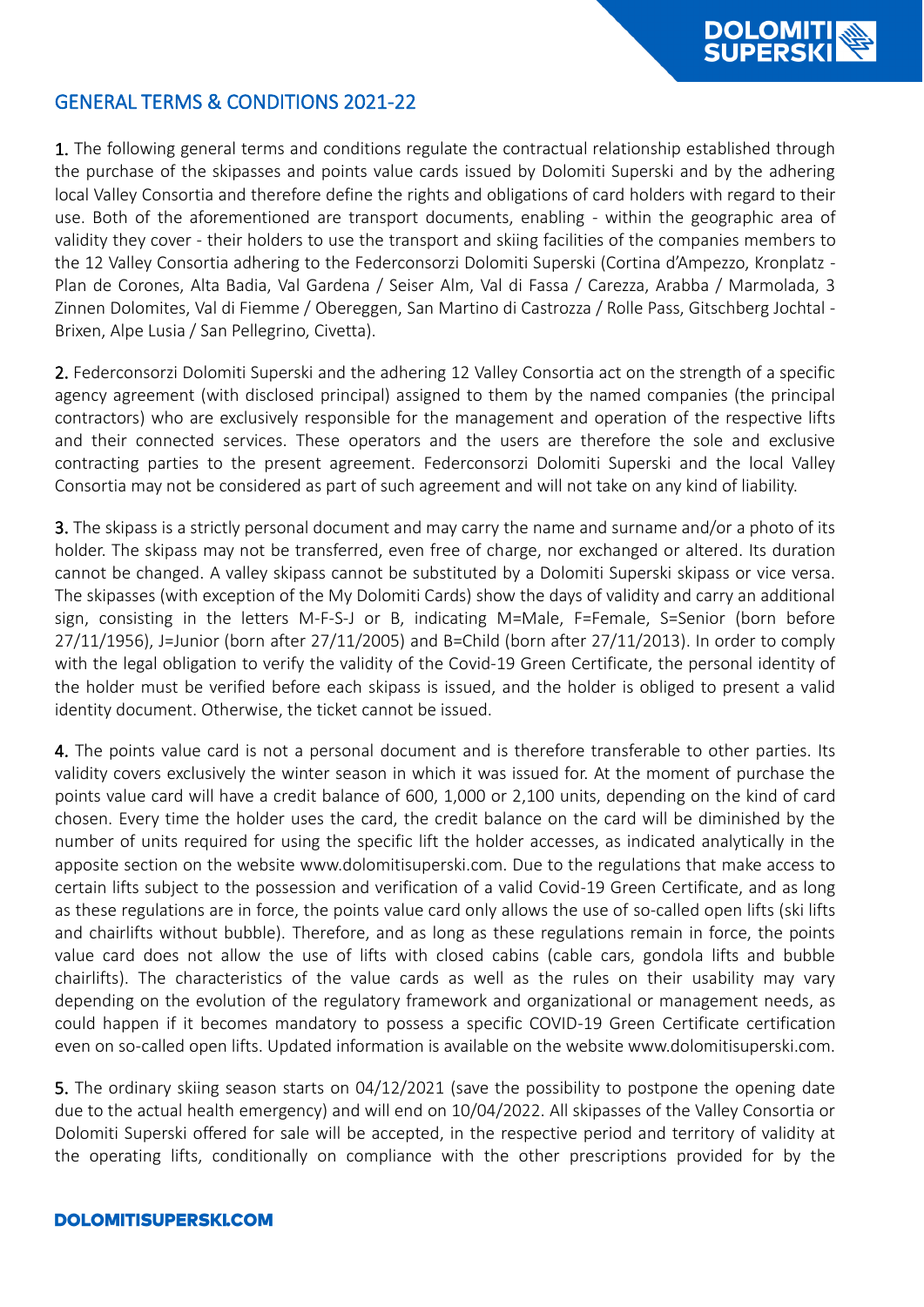legislation in force in relation to the containment measures preventing infection from SARS-CoV-2 (such as, by way of example, the obligation to possess the so-called Green Pass, the respect of quota limits or the reservation of the ski day).

Users are aware that current regulations make the use of lifts with closed cabins (cable cars, gondola lifts and bubble chairlifts) subject to possession of a valid Covid-19 Green Certificate (so-called Green Pass). For this reason, and only for as long as this regulation remains in force, the skipasses issued in the standard configuration only allow the use of so-called open lifts (ski lifts and chairlifts without bubble). In order to access the lifts with closed cabins, the specific skipass must be activated daily by the user by presenting his COVID-19 Green Certificate by one of the means made available. After verification of the validity of the certificate and of the correspondence of the personal data, the skipass will be authorized for the specific day also for the use of all the lifts with closed cabins. In order to allow further controls the user must be in possession of his COVID-19 Green Certificate and a valid identity document and show these certificates to the control staff.

The use of the lift facilities may be subject to further limitations during the winter season, depending on the introduction of regulations imposing further restrictions (e.g. quotas, mandatory reservation, possession of a COVID-19 Green Certificate due to vaccination and recovery only, etc.), without this giving users the right to withdrawal or reimbursement. Users therefore assume all risks concerning this matter. In particular, users acknowledge that in case of classification of a Region or an Autonomous Province starting from an orange zone, the usability of open lifts could also be subject to the possession of a specific COVID-19 Green Pass certification. Failure to enable the use of lifts with closed cabins or failure to possess a valid Covid-19 Green Certificate does not constitute a right to any form of reduction, refund or withdrawal.

Some individual or groups of lift system facilities may become or result operational before or after the dates specified above with respect to season's beginning or end. In such cases, the all-season skipasses, the Superski Family skipasses, the days at choice in the season skipasses, the points value cards and other skipasses that are on sale will be accepted on operating facilities from the moment of opening until 01/05/2022. At the beginning and at the end of the season (and particularly after 20/03/2022) some specific lifts system facilities, groups of lift system facilities or also larger areas could not be operational and ski slopes may be subject to restrictions accordingly to the circumstances specified in article 6 of the present General Terms and Conditions, as well as due to influx of skiers and safety reasons or slope and snow conditions. Potential inactivity of lift system facilities will depend on the owners' or operators' autonomous decision which Federconsorzi Dolomiti Superski and the adhering Valley Consortia are not entitled to interfere with, resulting therefore beyond their sphere of competence.

6. No guarantee is given that all lifts of the Dolomiti Superski area will be open and functioning uninterruptedly nor that all ski slopes will be accessible and usable during the entire skiing season, as defined in point no. 5 above. Facilities' operation and slope's use depend on factors beyond the control of their owners or operators, such as – for example – weather, snow, security and safety conditions, lift failures or damages, energy blackouts, pestilences, epidemics and/or pandemics, instructions or indications issued by authorities and other causes of force majeure or unforeseeable circumstances. Save the other ordinary remedies and actions in case of breach of contract, in all mentioned cases, any form of reimbursement or indemnity is excluded and, as an exception to the provisions of art. 1463 and 1464 of the Italian civil code, any form of economic or contractual rebalancing measure is expressly excluded if the subsequent impossibility of performance or use of the lifts derives from a cause not attributable (as in the cases exemplified above) to Dolomiti Superski, to the local Valley Consortia or to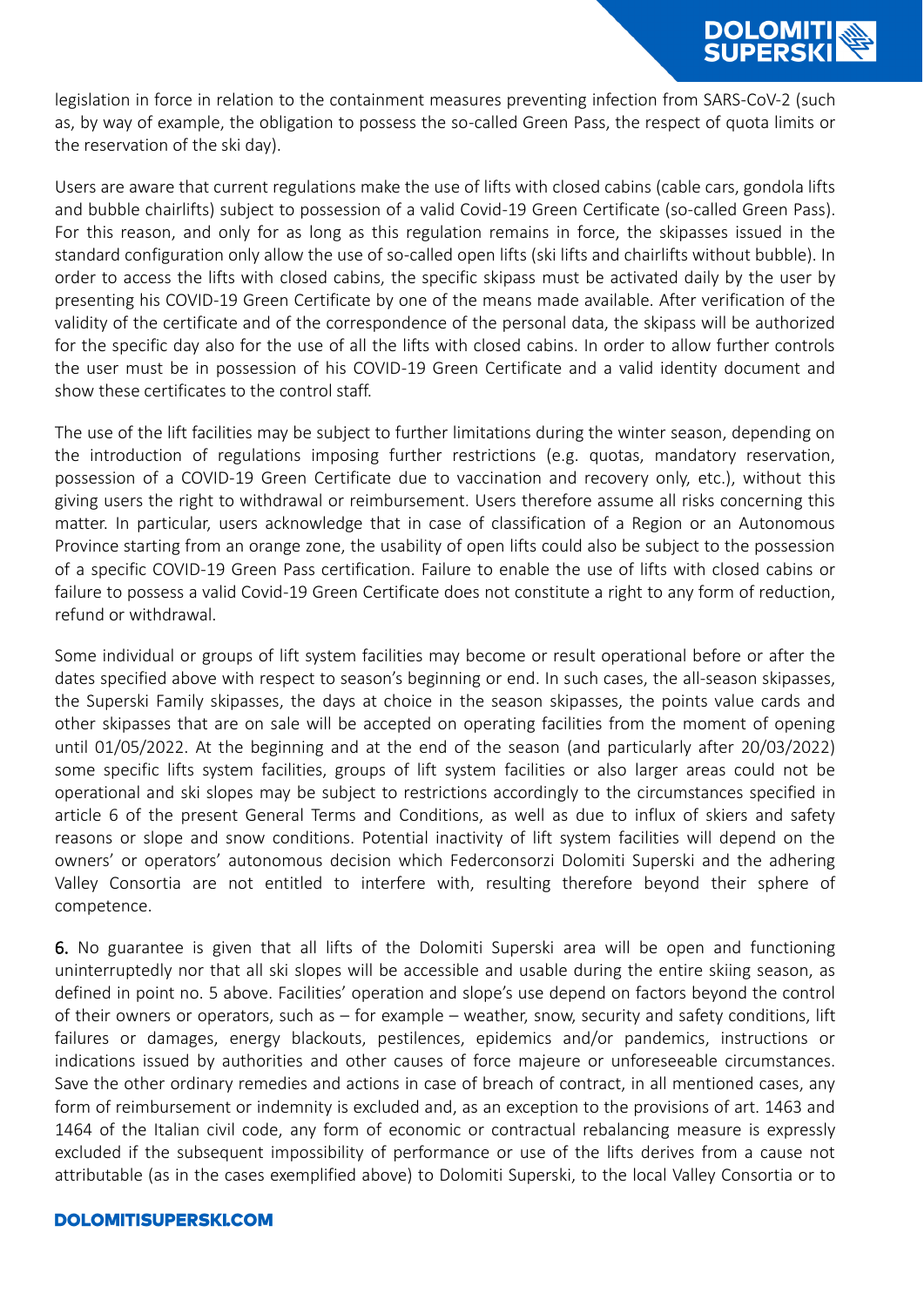the adhering facilities' operators.

7. In order to benefit from the special rates for Seniors (S), Juniors (J) and Children (B), in the cases and in the extent indicated in the information leaflets and on the website www.dolomitisuperski.com, as well as for the purchase of the Superski Family skipasses, interested individuals must present themselves personally at the sales offices and provide valid ID's (not replaceable by self-certification or similar procedures) and - in specific cases - a proof of family status, attesting the possession of the requirements entitling to the provided discounts, in accordance with the indications contained in the price lists available at the sales offices or on the web site www.dolomitisuperski.com. In the cases indicated in the information leaflets and on the website where a free skipass is issued for children under 8 years of age (e.g. consecutive multi-day skipasses), these are available only in connection with the simultaneous purchase by an accompanying adult of a skipass of the same kind and period, which the free pass will be linked to. For each purchased adult skipass only one free child skipass can be issued.

8. In case of purchase of skipasses for minors, the accompanying adult declares that he/she is aware of the civil liabilities related to the supervision of minors, also during their use of the lifts, and acknowledges the provisions laid down in the code of conduct provided for by Law no. 363/2003 and Legislative Decree no. 40/2021 (and subsequent amendments and additions), as well as all others inclusive of those issued by local authorities at a provincial or regional level - in order to regulate the subject matter in question. The use of lift system and skiing facilities by minors will occur under the exclusive liability, control and supervision of the adult companion. The user is aware that as of 01/01/2022, minors under the age of 18 must wear a protective helmet that complies with the characteristics prescribed by legislative decree 40/2021 and that, pursuant to Articles 17, paragraph 2, and 29 of legislative decree 40/2021, breach of the obligation is sanctioned with a pecuniary administrative sanction imposed by the Public Authorities responsible for control.

9. In instances where the ticket purchase is performed through the e-ticketing system (online purchase) and some of the information provided by the applicant should result incorrect - therefore requiring the issue of a new skipass - an amount of € 10.00 (ten) will be charged as administration fee for any pass issued in substitution. Vouchers relating to skipasses or points value cards purchased online, are exclusively valid in the winter season of issuance. The purchase of the skipass

is not subject to the right of withdrawal provided by Consumer Protection Law (art. 47 and 59 legislative decree 206/2005).

10. Owners and operators of lifts are not responsible or liable neither for damages arising from improper use of their facilities nor for the consequences of card holders' incorrect and illicit behavior performed during their attendance at the lift, the ski slopes and its surrounding areas. Strict compliance is required with the Facility User Guidelines as displayed at the departure points of all facilities.

11. Upon request of both the staff operating the facilities as well as the control inspectors, skipasses or points value cards and, if required, the own COVID-19 Green Certificate must be shown, and the holder must consent his/her identification by exhibition of a valid ID card.

12. Pass holders understand and accept that any improper or incorrect use of the skipass or of the points value card will lead to its immediate withdrawal, annulment or suspension of it. The control of the correct use of the passes can also be carried out by remote monitoring and after the pass' use through the Gate Camera control system that has been installed on some facilities. In the event of misuse of free skipasses granted to children under 8 years of age (i.e. born after 27/11/2013), both the free skipass and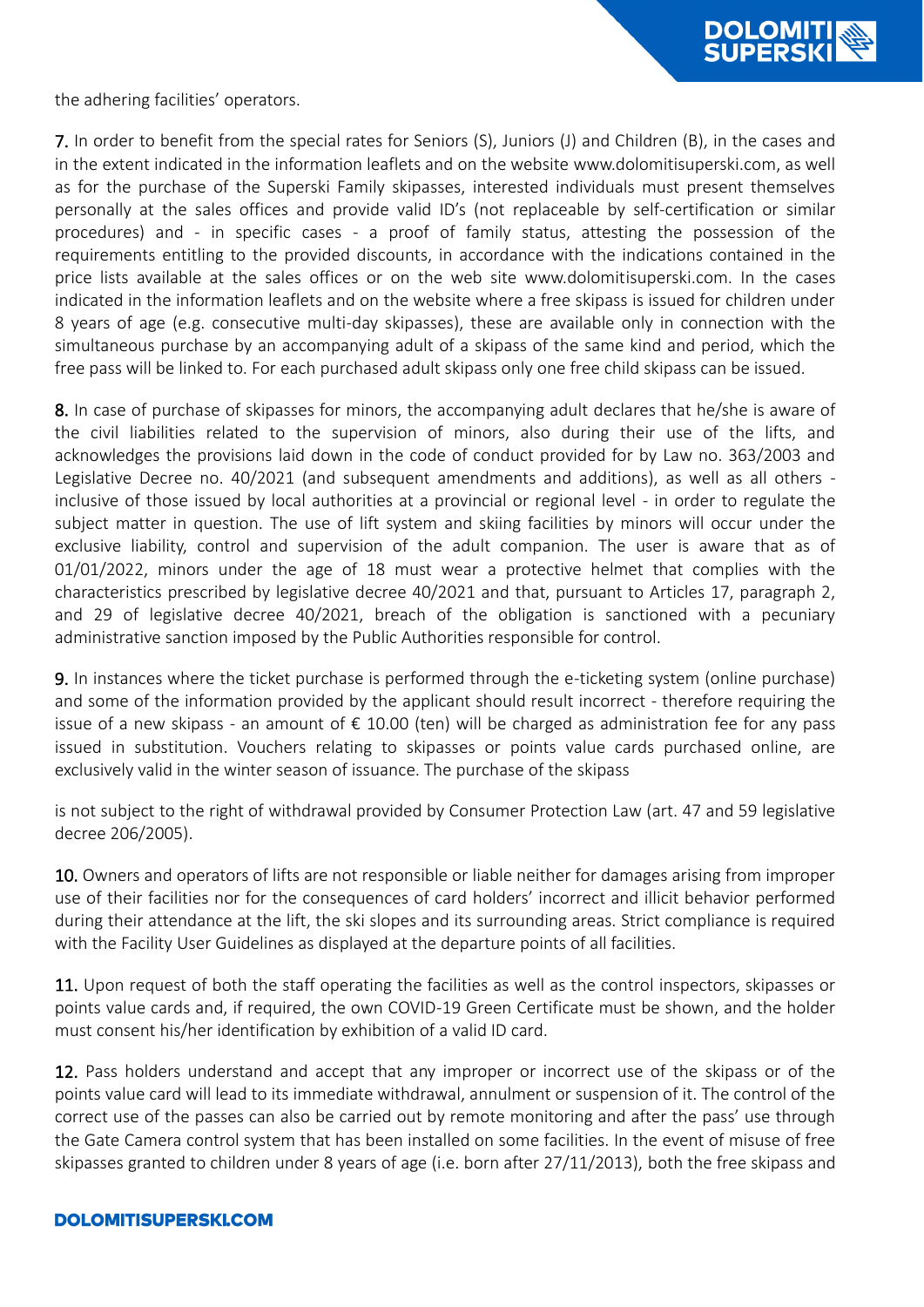the correspondingly linked adult skipass will be blocked and/or withdrawn. For each case of misuse of the Superski Family skipasses, 10 (ten) ski days will be deducted from the total amount of ski days available at the moment of the abuse's ascertaining. Skipasses and points value cards may also be withdrawn or suspended or annulled by personnel of the competent controlling authorities in case of any violation of provisions set by national, regional or local regulations. Any abuse will be prosecuted according to law and through any legal action or proceeding deemed necessary or proper for ascertaining the offender's criminal (e.g. for fraud – art. 640 of the Italian penal code) and civil liability.

13. In case the skipass or the points value card are not used at all or only partially used, withdrawn, annulled, suspended or deliberately damaged, no substitution will occur and no right to refund or reimbursement will be acknowledged.

14. Lost skipasses or points value cards (with exception of deposit cards, for instance issued by lifts without cash desk), are eligible for replacement within their validity period. In order to prevent improper use by third parties, holders will have to access one of the central issuing points and apply for substitution by presenting a valid ID and the purchase attest or, in case of skipasses enabled on a My Dolomiti Card, by providing the original number of the lost skipass. Replaced skipasses or points value cards will be valid right after the validation of the substitution request and the disablement of the lost card. An amount of  $\epsilon$  10.00 (ten) for administration fees and office costs will be charged, which will not be refunded, even if the original document is subsequently found.

15. Only in case of skiing accidents, holders may receive a partial reimbursement of the price paid for their skipass, (with exception of Superski Family skipasses, the days at choice in the season skipasses as valid for 2 consecutive ski seasons and the points value cards) just if provided and carries the name or the photo of the holder. Partial reimbursement will be limited to the days following the day of reimbursement request and restitution of the skipasses at the central points of sale. Therefore, daily as well as intra-day skipasses cannot be reimbursed. Applications for reimbursement are to be presented at the central sales offices within 15 (fifteen) days from the accident or, in case of hospitalization, from discharge, together with the following documents:

-the physical skipass;

-a copy of the accident report issued by the ski facility first-aid operators or a medical certificate (issued by a doctor practicing - on a regular basis - in the Dolomiti Superski area, by a public local facility or by the hospital to which the patient was taken to), attesting that the one suffered was actually a skiing accident, preventing the patient from continuing any further practice of sports activities.

Individuals accompanying the injured holder are not entitled to apply for reimbursement. For multi-day skipasses the reimbursement will be calculated by subtracting from the purchased ticket's price the amount charged for a same skipass type having a duration equal to the period from validity's beginning of the original skipass to the day of original pass' return and of filling in of the reimbursement application (included). All-season skipasses will be reimbursed by dividing the purchased price by 20 (twenty) - being such figure based on the assumption that, according to ordinary habits, the card holders will be using the pass for 20 skiing days - and by multiplying the average daily price obtained with the number of not used days, until reaching the maximum of the 20 skiing days. Thus, all-season skipasses already used for at least 20 days will not entitle their holders to apply for reimbursement. The number of days eligible for reimbursement is in any case limited to the days spendable before the season's end. The 5 days validity of the pass in the areas of Skirama Dolomiti Adamello-Brenta, and the ski areas managed by Brentonico Ski Srl, Funivie Lagorai Spa and Panarotta Srl will not be considered for reimbursement.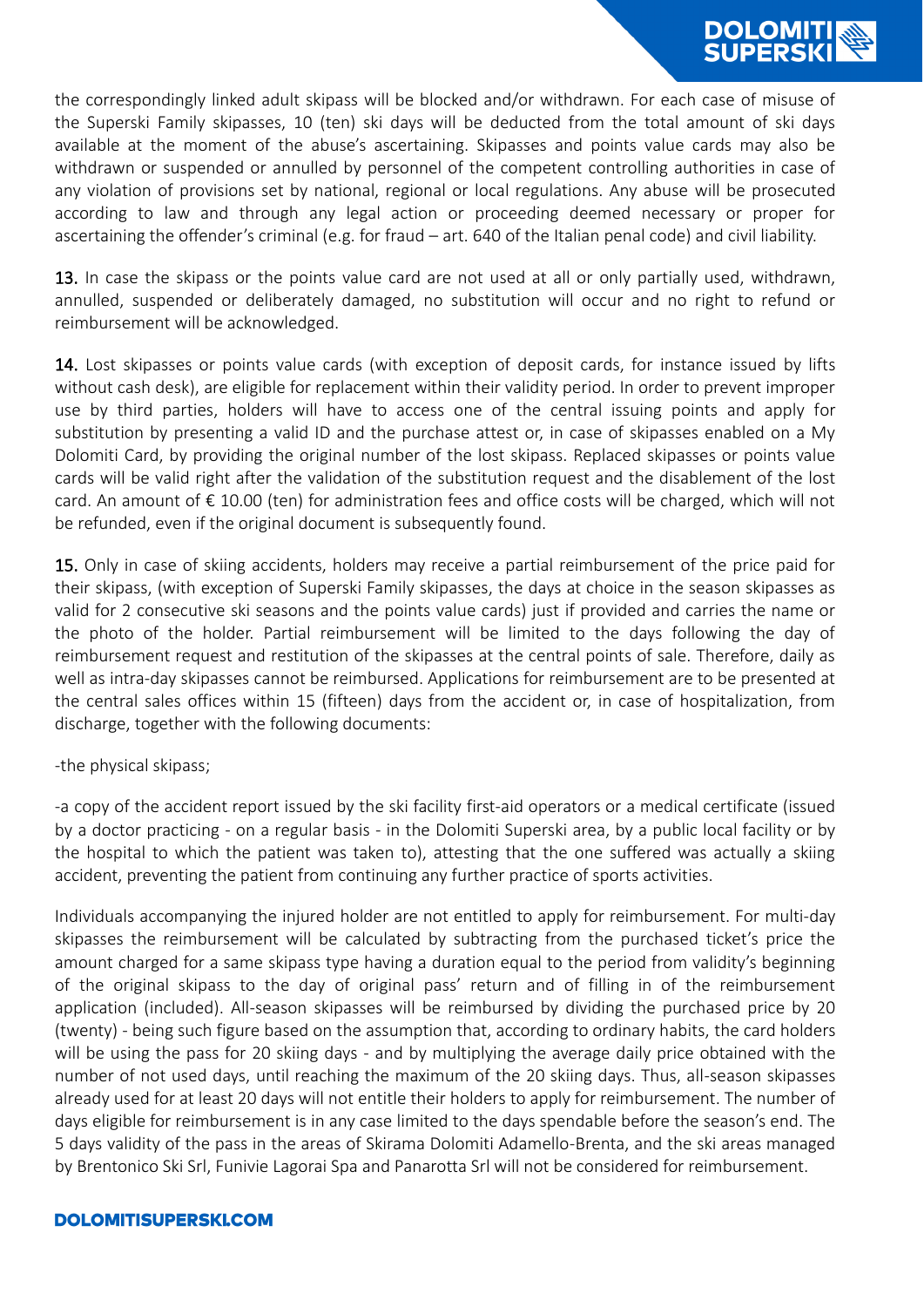16. The skipass and the points value card are indispensable and irreplaceable transport documents for the transportation of the card holder on the lifts, as described in art.1. Both tickets can never be replaced nor refunded, except the cases explicitly defined and regulated by conditions determined in art. 14 and 15.

17. The skipass or points value card is temporarily assigned to their holders under terms of loan for use. The holder is responsible for the ticket's proper use and conservation, which remains property of the issuing office.

18. The skipass and the points value card, being a transport document necessary to access the lifts within the limits of articles 4 and 5, function as a tax receipt (Ministerial Decree of 30/06/1992 and subsequent amendments and additions) and must be retained for the entire duration of the lifts' use.

19. Skiers ski exclusively at their own risk. Slope routes are to be chosen and speed must be adapted to the skiers' personal skills and abilities. Skiers have also to take into proper account terrain conditions, visibility, snow and meteorological conditions, indications provided on sign-posts as well as operation time of lift system and skiing facilities. Skiers are, moreover, bound to observe all provincial and regional regulations in force as well as the rules of the code of conduct provided for by Law no. 363/2003 and Legislative Decree no. 40/2021 (and subsequent amendments) and those displayed in the skipass sales offices, at the lifts or available at the web site www.dolomitisuperski.com. In instances where accidents occur first aid assistance and transport may be liable for costs. The user is aware that from 01/01/2022 (save the possibility of postponements) it is mandatory to hold a valid liability insurance policy to cover damage or injury to third parties and that, pursuant to Articles 33, paragraph 2, letter l) and 29 of legislative decree 40/2021, any breach of this obligation is sanctioned with a pecuniary administrative sanction and the withdrawal of the skipass imposed by the Public Authorities responsible for control.

20. Skiers engaged in taking long routes have to reach the lift connecting to their "departure valley" by 3.30 pm at the very latest.

21. The classification of the slopes, as shown on the skiing maps, is to be taken as mere indication.

22. For safety reasons it is not allowed to use the slopes outside of the lifts' operation time. Transgressors shall be hold responsible and will undergo civil and criminal liability for damaging consequences eventually resulting from infringement.

23. Dolomiti Superski all-season skipasses, with exception of Superski Family and Superdays skipasses, are issued with a 5 (five) days validity for facilities located within the area Skirama Dolomiti Adamello-Brenta (Madonna di Campiglio, Pinzolo, Folgarida-Marilleva, Pejo, Ponte di Legno-Tonale, Andalo-Fai della Paganella, Monte Bondone, Folgaria-Lavarone) and within the ski areas operated by the companies Brentonico Ski Srl, Funivie Lagorai Spa and Panarotta Srl. The 5 days may be used in the mentioned ski areas within the period  $27/11/2021 - 01/05/2022$  on operating facilities conditionally on compliance with the other prescriptions provided for by the legislation in force in relation to the containment measures preventing infection from SARS-CoV-2 (such as, by way of example, the obligation to possess the so-called Green Pass, the respect of quota limits or the reservation of the ski day). Federconsorzi Dolomiti Superski, the Valley Consortia and all the adhering facilities' operators cannot guarantee that the lifts in the mentioned ski areas will be in operation and that the respective slopes will be accessible for skiing. Any abuse of the Dolomiti Superski all-season skipass will also imply, aside from the card's immediate withdrawal, annulment or suspension by personnel in charge of performing control in the respective area, the annulment and the suspension of all available days valid for the above-mentioned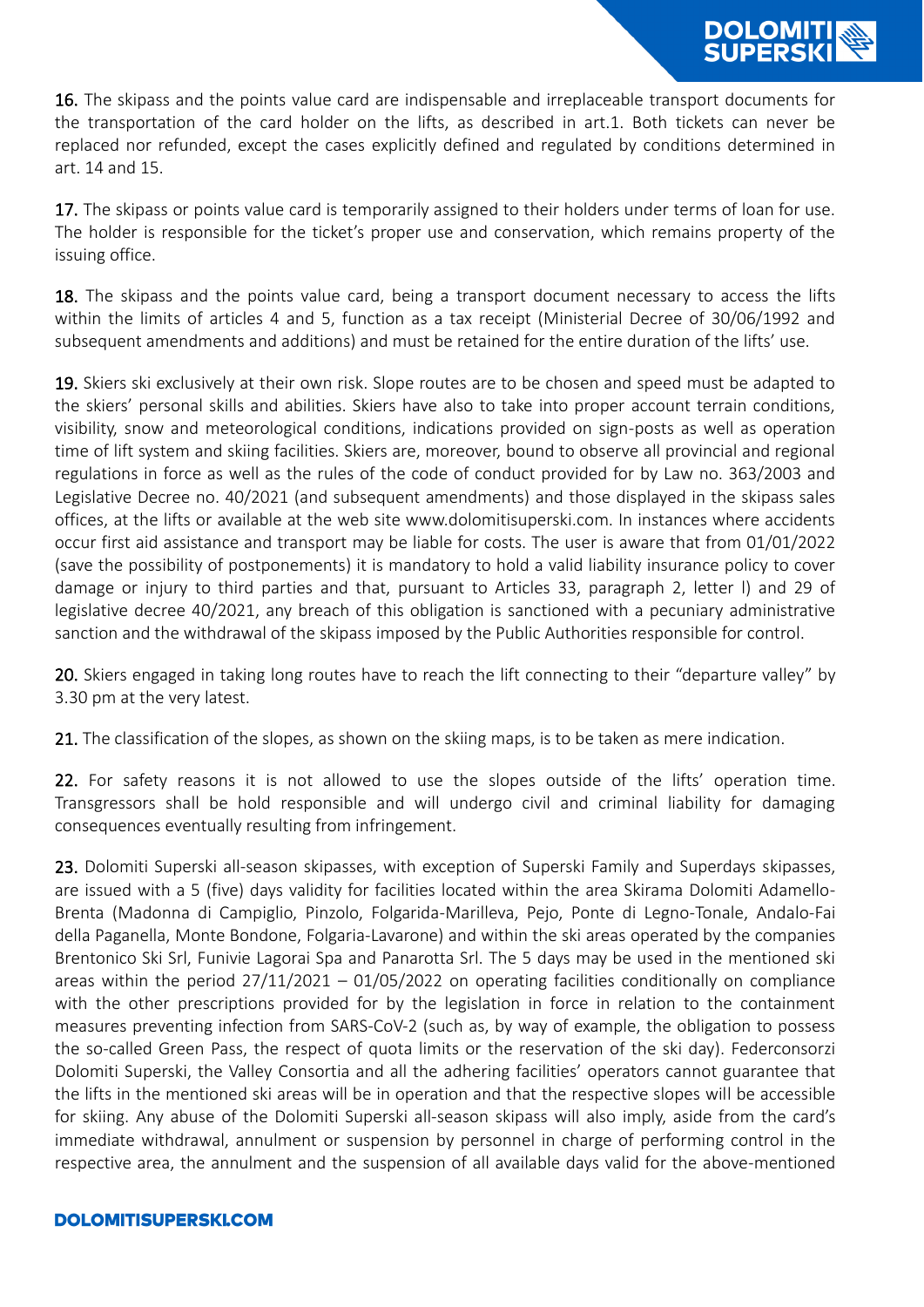ski areas. Should holders lose their Dolomiti Superski all-season skipass within the Skirama Dolomiti AdamelloBrenta ski area, or within those areas managed by Brentonico Ski srl, Fuivie Lagorai SpA or Panarotta srl areas, no substitute tickets for eventually available days will be issued, as the local officials in such area are not in a position to verify the actual ownership of the lost document. Tickets bought in substitution of a lost Dolomiti Superski all-season skipass will not be refunded.

24. The price of the skipass and of the points value card as well as the amount of charged units may vary due to intervention by fiscal, monetary, economic or social authorities as well as in case of limitations of the transport capacity by order of the authorities, by law or by other regulations.

25. By purchasing and/or using the skipass or the points value card, the ticket holder expressly acknowledges the content and entirely accepts the present general terms and conditions, available at central the points of sale and on the web site www.dolomitisuperski.com.

26. Pass holders understand and accept that in case of contrast or differences between the present English version of the terms and conditions and the Italian version, the latter has to be considered as the prevailing and as the only binding one.

27. These terms and conditions as well as the provisions of the transportation agreement are governed by and will be construed in accordance with the laws of Italy. Pass holders also acknowledge and accept that all disputes potentially arising with respect to the validity and the execution of the transportation agreement and with respect to the present terms and conditions will be subject to the jurisdiction of the courts of Bolzano/Bozen, unless the conditions for the application of the consumer jurisdiction are met.

28. Rebalancing measures due to subsequent impossibility of operating the ski resorts until the end of 2019-20 winter season due to the health emergency caused by SARS-Cov-2 pandemic for skipass holders with seasonal validity. As compensation and definitive settlement of any dispute for the early closure of the lifts in the 2019-20 winter season, Dolomiti Superski and the Valley Consortia have proposed following measures:

a) to holders of all-season skipasses (both Dolomiti Superski and Valley Consortia skipasses) purchased in the 2019-20 season: a 10% discount on the purchase price of all-season skipasses for the 2021-22 season will be provided, as well as the right of withdrawal as regulated in art. 29 of these general terms and conditions;

b) to holders of the Superski Family skipasses and the days at choice in the season ski

passes (both Dolomiti Superski and Valley Consortia skipasses) purchased in the 2019-20 season: upon purchase of the same skipass type for the 2021-22 season, the not used ski days of the previous season will be added to the purchased ski days. As an exception to the ordinary terms and conditions, the total number of available ski days will be valid for two consecutive winter seasons and therefore also in the 2022-23 winter season. In relation to Superski Family skipasses, if the family composition has undergone changes, the benefit of adding the not used ski days will be attributed to the first member of the 2019-20 family group who appears at the ticket offices in the 2021-22 season. The number of days cannot be spread over two or more family groups.

c) to holders of all-season skipasses of Valley Consortia combined with 4 Dolomiti Superski ski days purchased in the 2019-20 season: upon purchase of the same skipass type for the 2021-22 season, the not used Dolomiti Superski days of the previous season will be added to the usually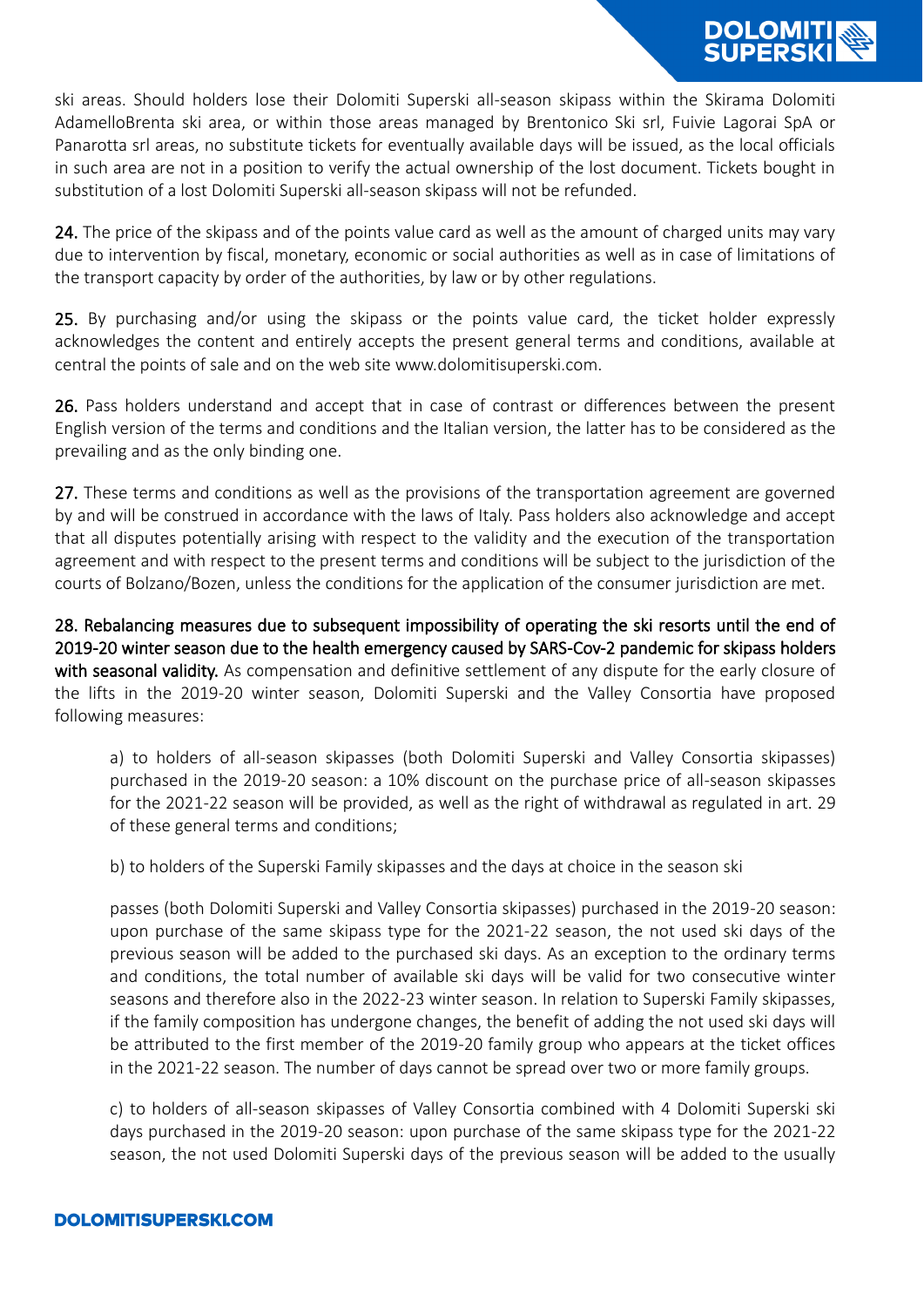purchasable Dolomiti Superski ski days.

These measures and the others communicated by Dolomiti Superski or by the individual Valley Consortia constitute a proposal for the economic rebalancing of the contract stipulated for the 2019-20 season, also pursuant to art. 1463 and 1464 of the Italian civil code, despite the derogation of those provisions as regulated in the general terms and conditions valid for the relative winter season.

The user has the right but not the obligation to accept the proposal.

Even if the user does not accept the proposal made, the user can purchase a skipass. In this case, the ordinary prices are applied as per the tariff. The fact of not accepting the proposal does not imply a waiver of legal action, which therefore remains unaffected.

Only if the user accepts the offer and therefore benefits from the discounts and other benefits described above, the beneficiary declares to be fully satisfied and have nothing else to claim from Dolomiti Superski, the Valley Consortia or the adhering companies in relation to the early closure of the lifts in March 2020 by order of the authorities.

The rebalancing measures cannot be combined with other promotions and/or discounted rates obtained during the winter season 2019-20 or planned for the 2021-22 season, with the only exception of the ordinary pre-sale purchases which are scheduled every year from around mid-November until December 24th. Also excluded from the application of the above-mentioned rebalancing measures are those 2019- 20 pass holders who have already benefited from a form of rebalancing or reimbursement (e.g. due to ski accident), holders of blocked and/or withdrawn ski tickets, pass holders that already benefited from rebalancing measures in the 2020-21 ski season, or those who, through an invitation to an assisted negotiation or mediation procedure or through the initiation of legal proceedings, have expressed their willingness not to accept the proposed rebalancing measures of Dolomiti Superski, the Valley Consortia and the companies that manage the lifts.

29. Extraordinary measures related to the health emergency caused by SARS-CoV-2 pandemic (Exception to the ordinary validity period of several skipasses and extraordinary right of withdrawal). Given the current emergency situation and for the 2021-22 winter season only, some rebalancing measures are applied generally:

a) as an exception to the ordinary terms and conditions, the validity of Superski Family skipasses and the days at choice in the season skipasses (both Dolomiti Superski and Valley Consortia skipasses) purchased in the 2021-22 winter season will not be limited to the season of issue, but will also be extend to the entire winter season 2022-23;

b) purchasers of specific types of skipasses, valid for the 2021-22 season, will be granted a right of withdrawal from the skipass contract in the event of closure of the lifts by order of the authorities due to the SARS-CoV-2 epidemic in progress, in the cases and with the effects regulated by the following paragraphs.

#### All-season skipasses

Holders of Dolomiti Superski all-season skipasses, bought during the winter season 2021-22, have the right to withdraw from the contract if authorities order the closure of all the Dolomiti Superski lifts or of all the lifts of a Valley Consortium (provided that they were previously open to recreational skiers), in the last case only if the user has the residence or the stable availability of an accommodation in one of the municipalities where a valley station of the relative closed facilities is located, for a period of at least 10 (ten) consecutive days, after the actual opening of the winter season for recreational skiers (which could be postponed in regard to the scheduled opening date as indicated in art. 5).

Holders of all-season skipasses from Valley Consortia (even when combined with 4 Dolomiti Superski days), bought during the winter season 2021-22, have the right to withdraw from the contract if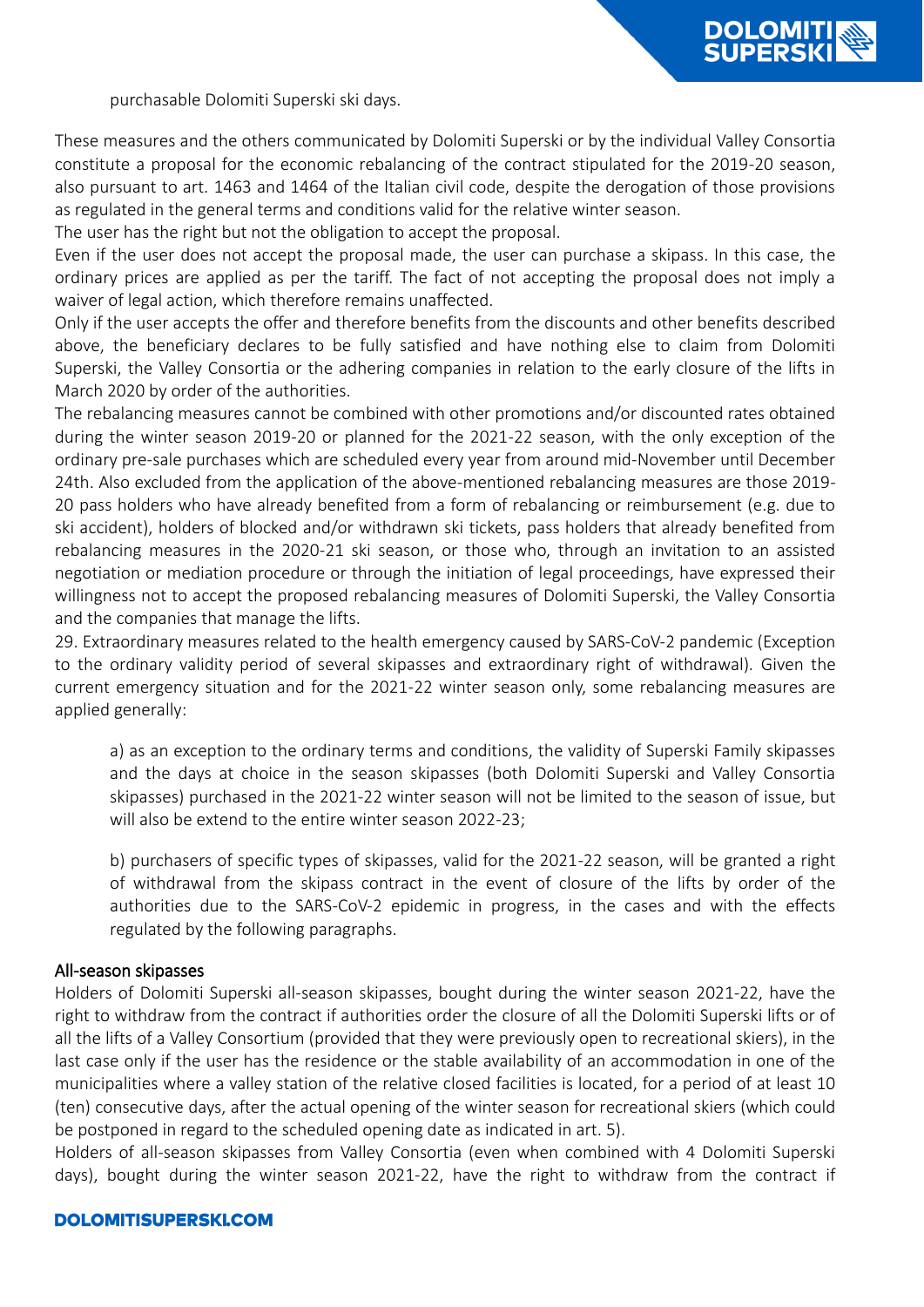authorities order the closure of all the lifts of the relevant Valley Consortium, regardless of their place of residence or accommodation, for a period of at least 10 (ten) consecutive days, after the actual opening of the winter season for recreational skiers (which could be postponed in regard to the scheduled opening date as indicated in art. 5).

In the event of closure of the lifts, ordered by the authorities, the right of withdrawal is excluded for users who have used 40 or more skiing days and for holders of promotional all-season skipasses or of skipasses with special rates, not indicated in the official price list.

### Daily skipasses with a specific validity date and multi-day skipasses.

Holders of Dolomiti Superski daily skipasses with a specific validity date or Dolomiti Superski multi-day skipasses, are entitled to withdraw from the contract if, during the period of validity of the skipass, the authorities order the closure of all Dolomiti Superski lifts or all lifts of a Valley Consortium, in the last case only if the user has the residence or the stable availability of an accommodation in one of the municipalities where a valley station of the relative closed facilities is located. Holders of Valley Consortia skipasses, either daily ski cards with a specific validity date or multi-day skipasses, have the right to withdraw from the contract if, during the period of validity of the skipass, all the facilities of the relevant Valley Consortium are closed by order of authorities, regardless of their place of residence or accommodation.

Furthermore, exclusively holders of daily skipasses with a specific validity date or multi-day skipasses, of both Dolomiti Superski and Valley Consortia, have the right to withdraw from the contract in the event of a positive PCR- or antigen-test result for SARS-CoV-2 virus or a quarantine measure issued during the validity period of the skipass. In both cases the right of withdrawal is also extended to the family members of the interested skipass holder concerned.

The right of withdrawal is excluded for holders of promotional skipasses or of skipasses with special rates, not indicated in the official price list.

## Superski Family, days at choice in the season skipasses and points value cards.

As an exception to the ordinary terms and conditions, the validity of the points value cards purchased for the 2021-22 season will not be limited to the season for which they have been issued, but will also be extended to the entire winter 2022-23. Holders of Superski Family skipasses, days at choice in the season skipasses (both Dolomiti Superski and Valley Consortia skipasses) and points value cards purchased during the 2021-22 winter season, have no right of withdrawal, given the extension of the validity period to the entire winter 2022-23.

### Exercise of the right of withdrawal and extent of reimbursement.

The right of withdrawal must be exercised by means of the online procedure on the website www.dolomitisuperski.com within the 30th day from the beginning of the closure of the lifts or from the positive test result or from the quarantine measure. Where necessary, the existence of all requirements for exercising the right of withdrawal must be proven.

If the right of withdrawal is exercised, the skipass will no longer be valid and users will be entitled to an amount calculated as specified below.

a) Holders of all-season skipasses, both Dolomiti Superski and Valley Consortia, will be entitled to a reimbursement determined in accordance with the closing date of the lifts, ordered by the authorities, as described in the following scheme:

by 15/12/2021 (included): 85% of the purchase price;

by 31/12/2021 (included): 70% of the purchase price;

by 15/01/2022 (included): 55% of the purchase price;